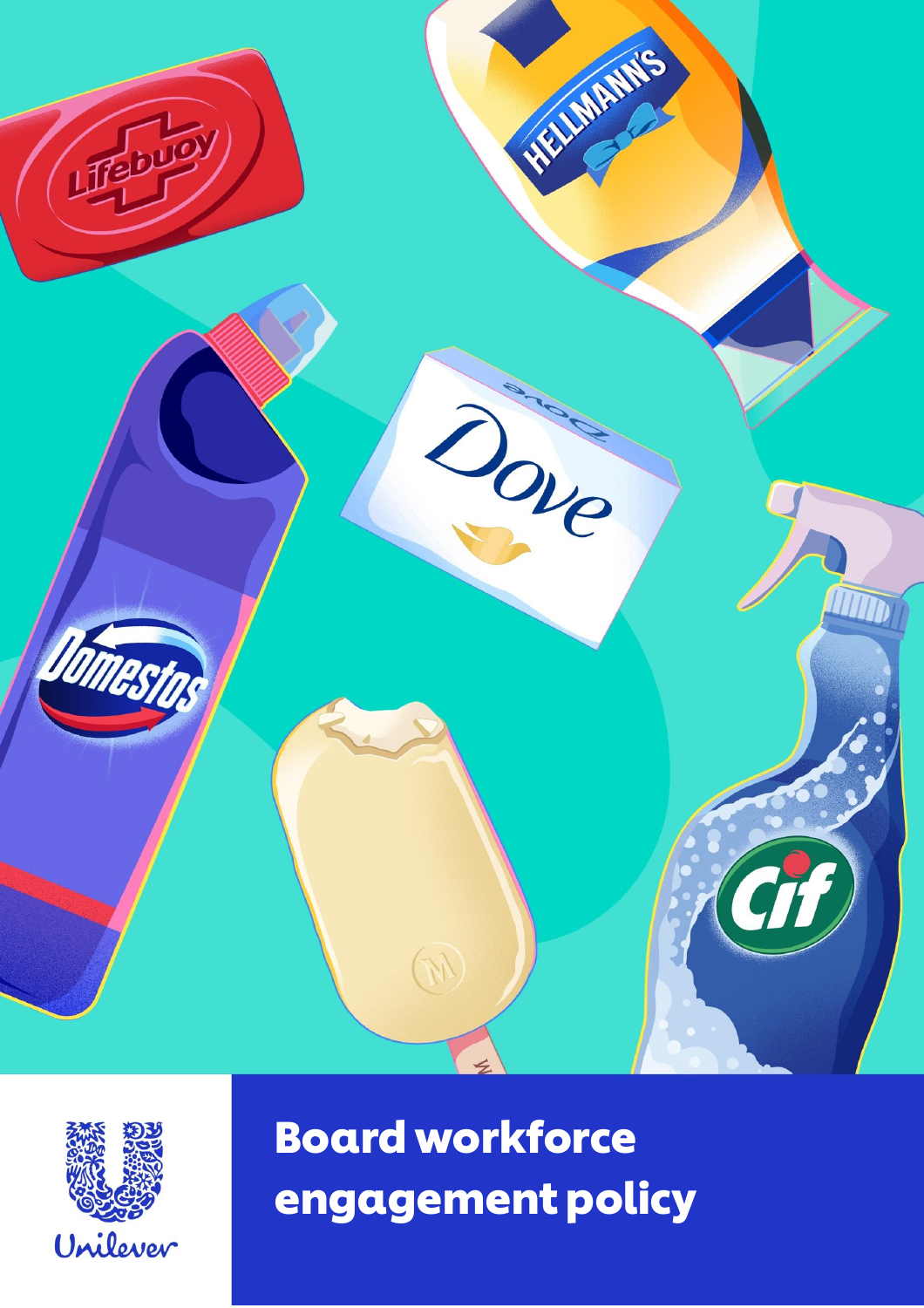## **Table of Contents**

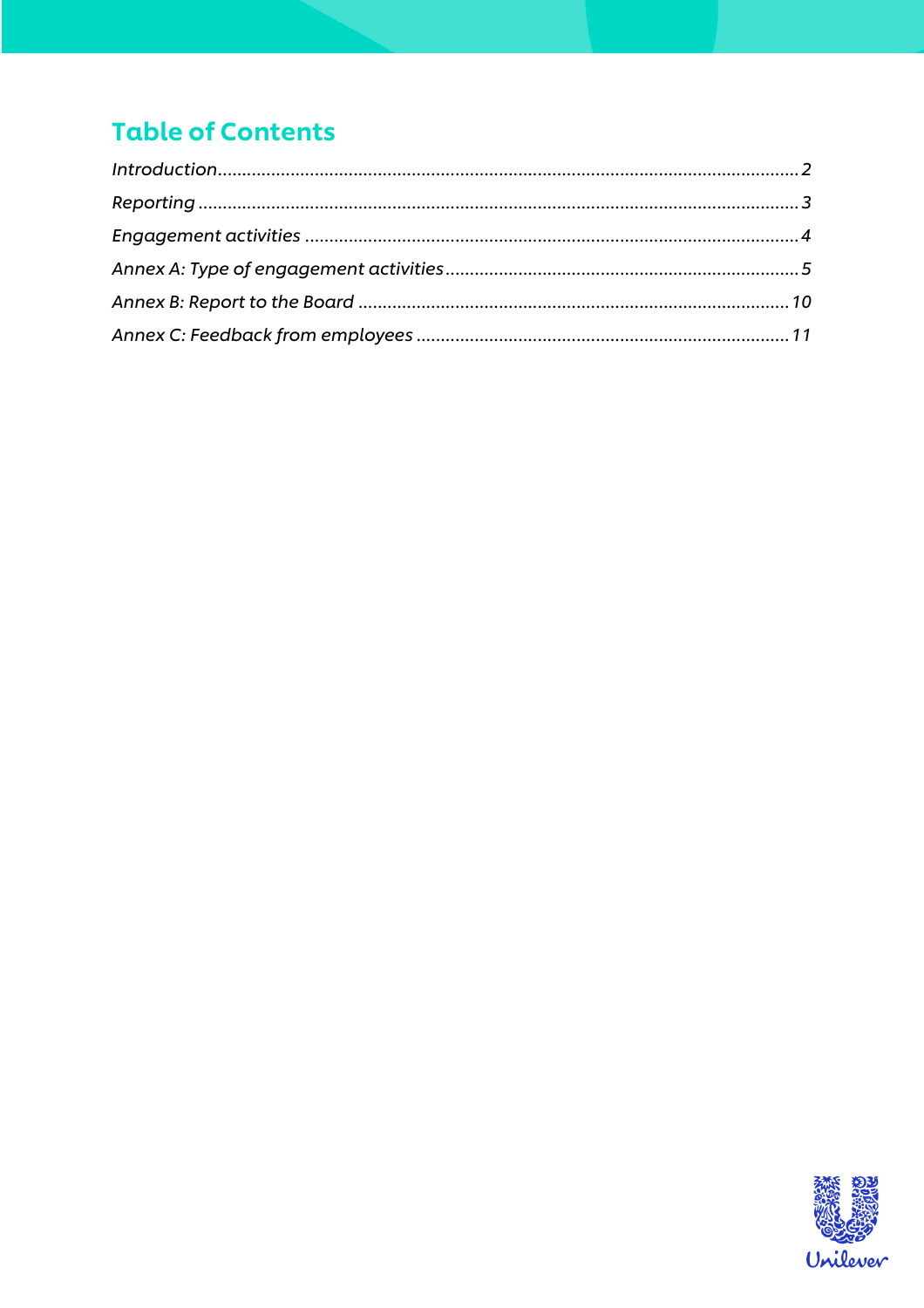# Board workforce engagement policy

## Effective: 21 July 2021

### <span id="page-2-0"></span>Introduction

[Unilever's Board](https://www.unilever.com/our-company/our-leadership/) is committed to engaging with our people, consisting of all employees (permanent, part-time and fixed term) globally. In addition, where possible, the Board will strive for opportunities to seek feedback from individuals who are engaged via third party organisations providing services to Unilever.

### Rationale

At the heart of the [Unilever Compass](https://assets.unilever.com/files/92ui5egz/production/ebc4f41bd9e39901ea4ae5bec7519d1b606adf8b.pdf/Compass-Strategy.pdf) is a belief that sustainable and purposeful business drives superior long-term performance. Our growth creates value through a multi-stakeholder model. Our people are stakeholders critical to our success and a strategic asset for our business. We care about our people and the positive impact they have on our brands, our business and our purpose. Our people have first-hand knowledge of our business and direct contact with other stakeholders, such as customers and suppliers. They have a vested interest in the long-term success of Unilever. As a result, our people are well positioned to give valuable insights and feedback on our business, which can contribute to strategic decision making by the Board and make Unilever a better performing company over the long-term.

### Workforce engagement is an opportunity for our employees to be listened to, their views to be valued and have direct access to members of the Board.

Workforce engagement ensures Non-Executive Directors ("NEDs") are equipped with knowledge of employee views to have an insightful discussion with Executive Directors and Unilever Leadership Executive on employee sentiment within Unilever. We believe that taking into account feedback from our workforce widens the diversity of our Board's views when making business decisions.

At Unilever we strive to ensure engagement with our people is strategic and meaningful, which means workforce engagement activities:

- are planned in advance for the year to align with the agenda for Board meetings;
- cover the entire workforce demographic in terms of geography, division, length of service, diversity, work level/seniority, supply chain, customer development and office staff;

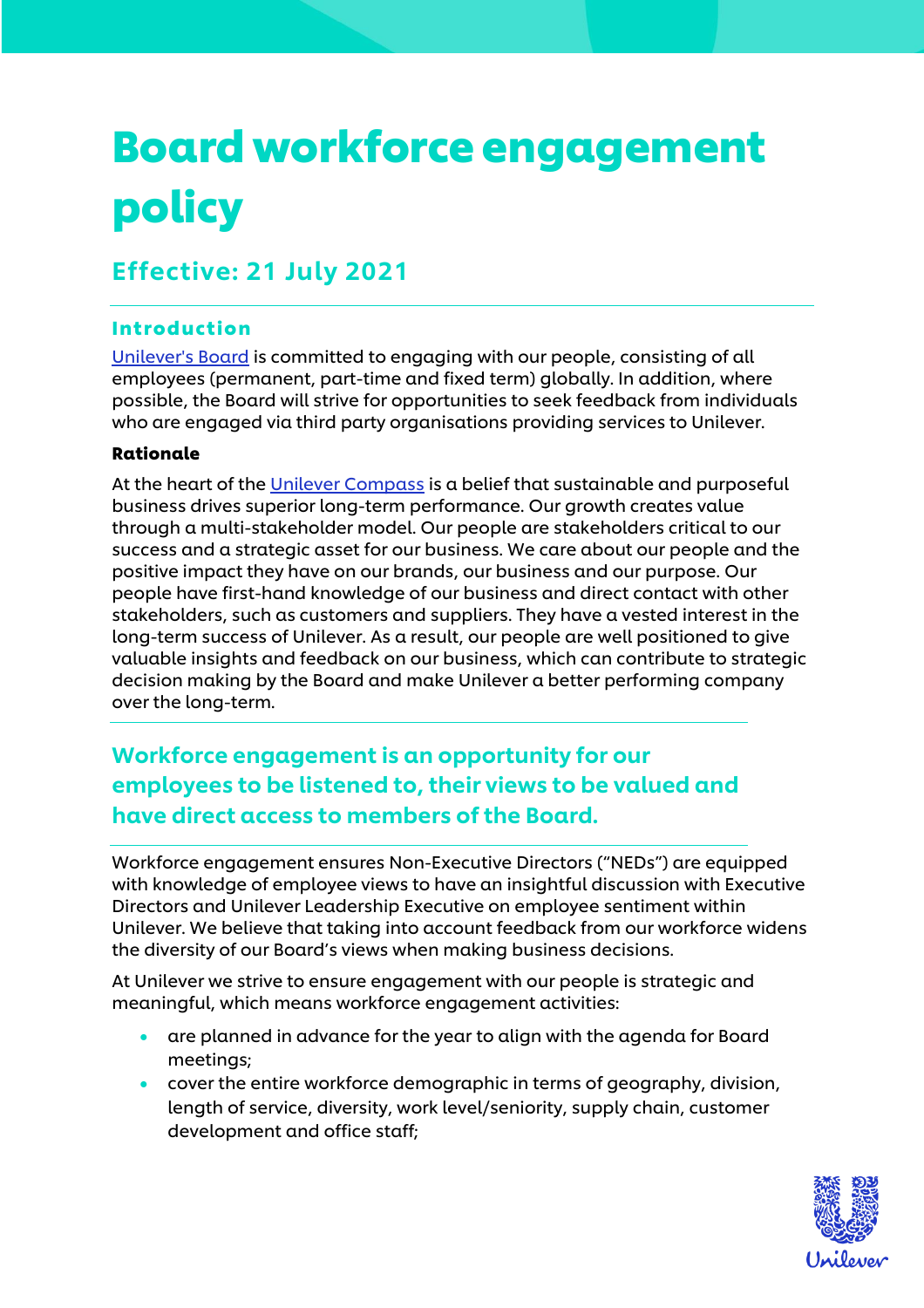- use a variety of methods including face to face sessions, employee representatives, surveys and townhall meetings;
- focus on Unilever's strategic priorities (i.e. sustainability, living wage, flexible employment models, skills training and diversity goals); and
- are an opportunity for our people to raise matters that are relevant to them.

### Method of engagement

Given Unilever's global footprint and extensive scope of operations, the Board is committed to sharing the responsibility of engaging with employees among all NEDs, rather than focusing responsibility on a designated NED or employee director. This method of workforce engagement is effective for Unilever and our people to ensure a wide range of employee views are shared with the whole Board.

### We regard engaging with our people as an integral part of the role of a NED on Unilever's Board. As such, each NED takes an active part in workforce engagement.

Unilever has a pre-existing and well-established network of formal employee representative structures worldwide. Therefore, Unilever decided not to establish an advisory panel in addition.

This policy sets out our approach to engaging with our people. The Board believes this policy enables comprehensive two-way engagement with our people to improve decision making and we are satisfied this is an effective alternative to the workforce engagement options set out in Provision 5 of the UK Corporate [Governance Code.](https://www.frc.org.uk/getattachment/88bd8c45-50ea-4841-95b0-d2f4f48069a2/2018-UK-Corporate-Governance-Code-FINAL.PDF) The method of engagement was chosen by the Board as a matter of governance, but we continually seek feedback from employees on engagement and make adjustments where appropriate.

#### Evaluation of effectiveness

The Board continues to assess the effectiveness of its engagement with the workforce and how such engagement informs the decisions it takes. Our people are given an opportunity to feedback on the effectiveness of engagement including method of engagement, topics discussed and outcomes (see Annex C).

Unilever may make changes to this policy from time to time as a result of evaluating effectiveness of workforce engagement and feedback from our people.

#### <span id="page-3-0"></span>Reporting

Workforce engagement activities are reported regularly at Board meetings, which includes the engagement activities undertaken by each NED, key topics discussed and actions/outcomes. Summaries of these engagement activities are made

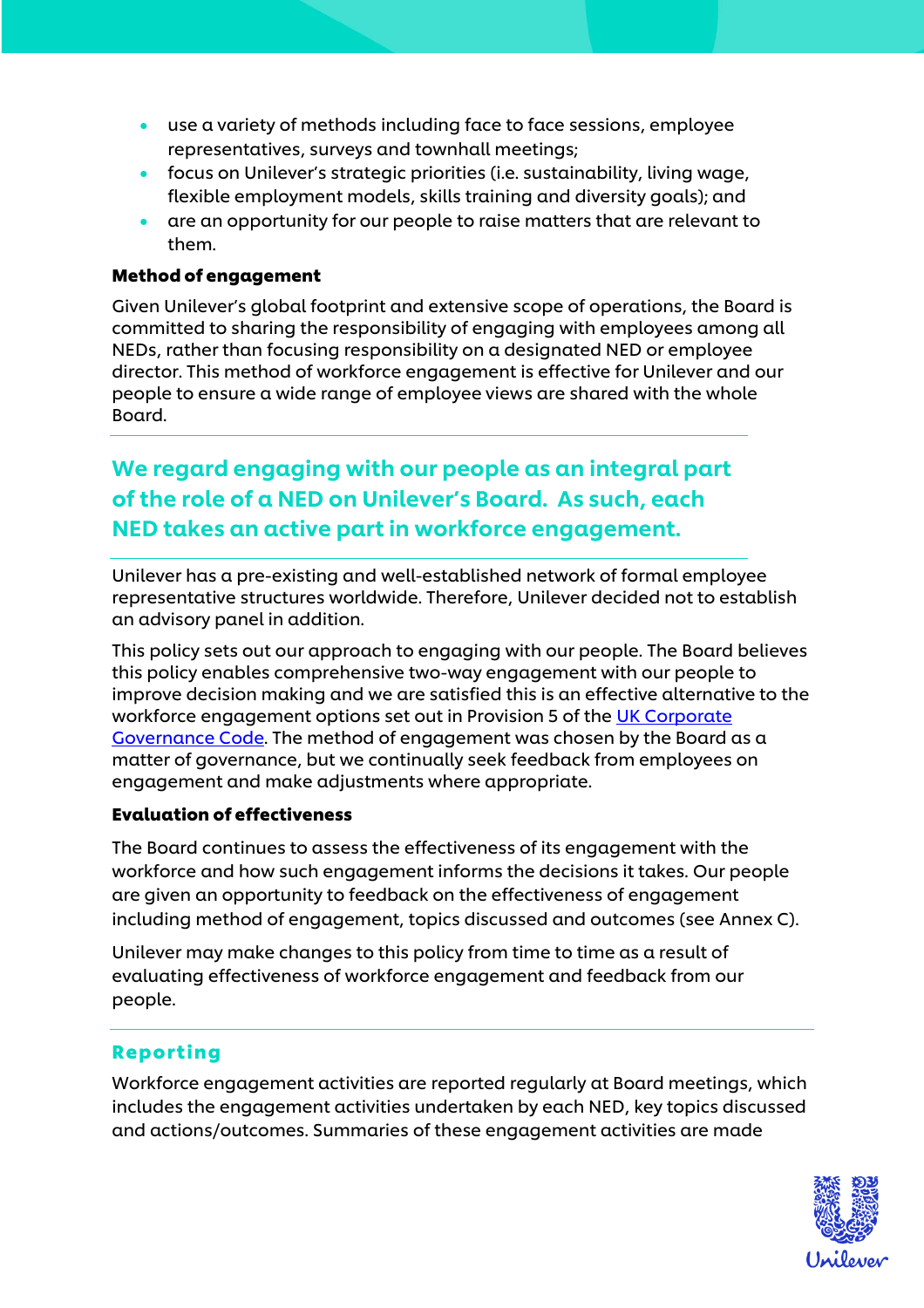available to the Board (see Annex B) and the Board receives an update of engagement activities bi-annually. This feedback can then be factored into decision making where appropriate.

A summary of Unilever's workforce engagement activities each year is set out in our Annual Report, which is publicly available to all stakeholders, including employees.

### <span id="page-4-0"></span>Engagement activities

To maximise effectiveness of workforce engagement we leverage a variety of types of engagement activity. This helps us reach a wider employee audience and receive meaningful feedback. For example, a small group of our people are able to provide detailed feedback to NEDs on a particular topic, whereas an allemployee survey provides for anonymous feedback on a wide range of topics. Examples of workforce engagement activities are set out in Annex A.

The Board conducts an annual review of the effectiveness of workforce engagement and this includes reviewing key themes across the various types of engagement activity.

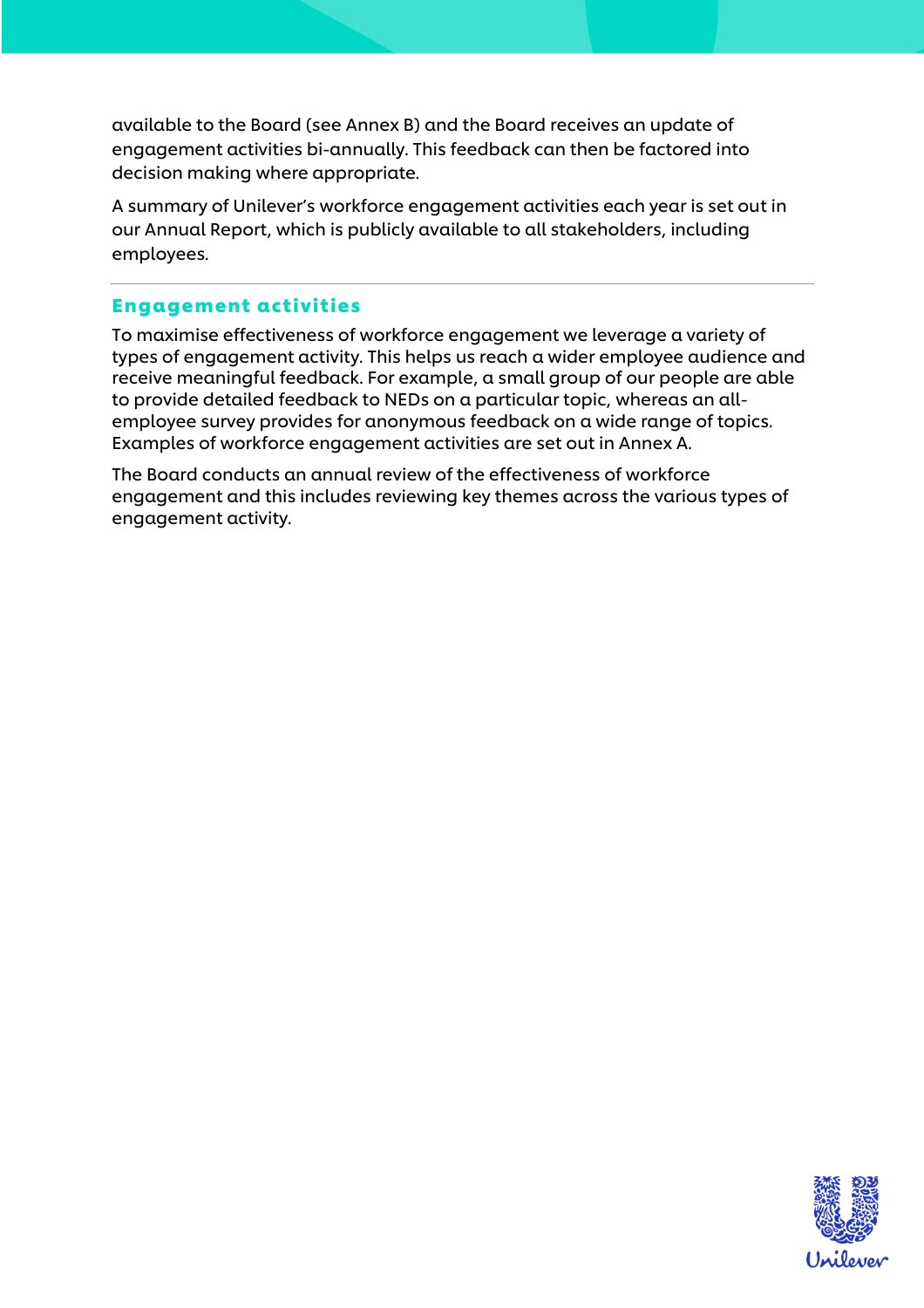## <span id="page-5-0"></span>Annex A: Type of engagement activities

### Engagement sessions

| <b>Conducted by:</b>      | <b>NEDS</b>          |
|---------------------------|----------------------|
| <b>Workforce covered:</b> | Groups of employees  |
| <b>Frequency:</b>         | At least 12 per year |

The NEDs will conduct at least 12 workforce engagement events per year. Each NED will attend at least two sessions per year and each session can have more than one NED present.

These sessions can either be face to face or virtual and each session will be focused on a particular topic that is aligned with the Board's agenda and Unilever's strategic priorities, as well as any other topics that may arise during the year. Employees will also be given an opportunity to provide feedback on any other topic of interest to them. The focus of engagement sessions is on qualitative feedback and the sessions are intended to be informal so employees feel at ease to share their views freely.

Engagement sessions create two-way dialogue. This means NEDs have an opportunity to update employees on Unilever's strategic priorities and employees have direct access to NEDs to share their views and feedback.

The engagement session may be via a townhall meeting with a larger group of employees (i.e. a site or country) or a smaller group of approximately 4-5 employees. These sessions may be held as part of other events, such as training programmes, employee resource groups or visits to Unilever sites.

The sessions will be attended by a diverse range of the workforce from factory staff and new joiners through to head office staff and employees with 20+ years in the Company. For smaller group sessions attendees will be selected based on:

- Representation across work levels 1-3
- Representation across different parts of the business i.e. divisions and office/supply chain/customer development
- No management relationship between attendees
- Excluding those whose remit is the topic itself

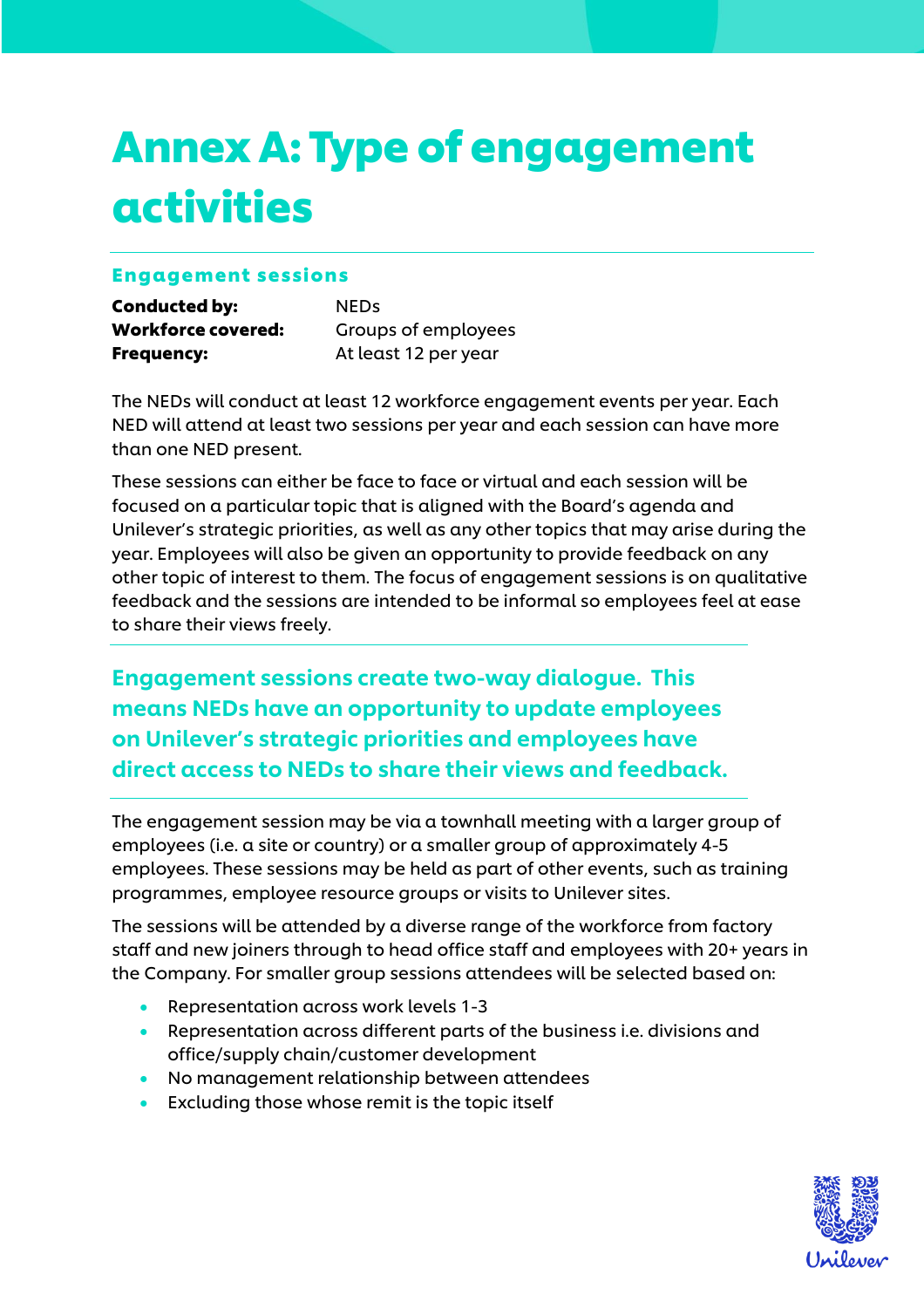It is important to Unilever that attendees are not selected to mimic a company line or simply say what they think the NEDs want to hear. We want attendees to be able to share their own thoughts and experiences on the topic freely.

Engagement sessions will be facilitated by a Unilever HR representative. Their role is to ensure NEDs and participating employees have clear rules of engagement, so all participants are aware of the following:

- the aim is to encourage meaningful dialogue between NEDs and workforce members and employees should have scope to speak freely and ask questions;
- the role of the NED is to offer perspective from the Board and factor employee feedback into Board level decision-making where relevant and appropriate. Any issues or escalations arising in the meeting context should be addressed attentively but neutrally and brought to the attention of executive management for follow-up.

The HR representative will capture and summarise the key points discussed and any follow-up actions, whether for NEDs or local management. A summary of each employee engagement session will be made available for the rest of the Board to review (see template at Annex B). Feedback from employees during the session will not be attributed to individual employees. In addition, an anonymous survey will be sent to attendees after the engagement session to gain their feedback on how Unilever operates workforce engagement (see Annex C). This feedback will be taken into account when reviewing the effectiveness of workforce engagement as part of the annual board evaluation.

### Session with employee representatives

| <b>Conducted by:</b>      | <b>NEDS</b>           |
|---------------------------|-----------------------|
| <b>Workforce covered:</b> | Represented workforce |
| <b>Frequency:</b>         | Annual                |

Unilever has a number of well-established, pre-existing formal employee representative structures worldwide. These include Unions, Works Councils and the European Works Council. Employee representatives form a valuable partnership with Unilever and our people. Therefore, we strive to make the most of these partners to facilitate engagement on matters impacting our people.

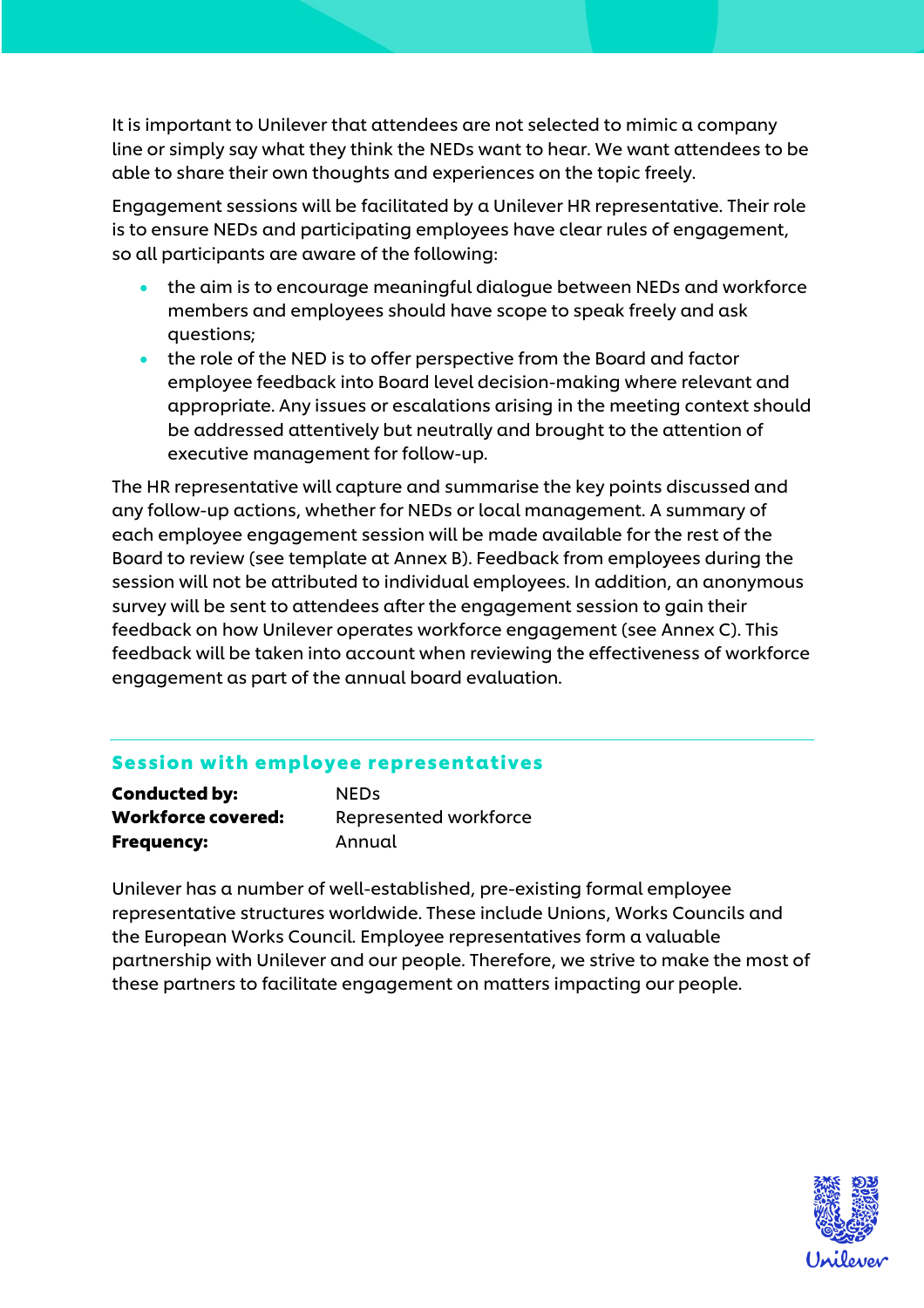Employee representatives cover approximately 80% of Unilever's workforce. Therefore, employee representatives do not constitute an advisory panel and we leverage additional engagement methods to reach all our people.

80%

Unilever respects the role of employee representatives in formal information, consultation and collective bargaining of employment terms, which operates in parallel to employee engagement.

of Unilever's workforce is covered by employee representatives (2020)

The Board receives a full report on discussions within Unilever's employee representative structures on an annual basis, including resulting action plans and how any issues are responded to. This feedback is taken into account by the Board when making business decisions as appropriate.

In addition, we will strive to hold an annual engagement meeting with an employee representative forum on a topical matter.

### Townhall meetings

| <b>Conducted by:</b>      | Members of the Board          |
|---------------------------|-------------------------------|
| <b>Workforce covered:</b> | Global workforce              |
| <b>Frequency:</b>         | Regularly throughout the year |

Unilever's CEO hosts townhall meetings on a regular basis. These townhall meetings may be with the entire workforce or certain markets or functions. NEDs and other members of senior management may be invited to co-host the townhall meetings alongside the CEO too. As such, we aim to have a NED host at least one townhall meeting per year alongside the CEO. Townhall meetings are an opportunity for the CEO to brief employees on strategic business issues and employees all around the world to ask questions of the CEO and provide comments and feedback.

Questions can be submitted by employees (including on an anonymous basis) in advance and during the townhall meetings. All attendees can vote on the questions submitted and the most popular questions are escalated to the top of the list. Employees can also post comments. The hosts review questions and comments submitted in advance of the townhall meetings and where possible answer questions during the session. These questions and comments allow members of the Board to gauge the sentiment of employees and highlights the

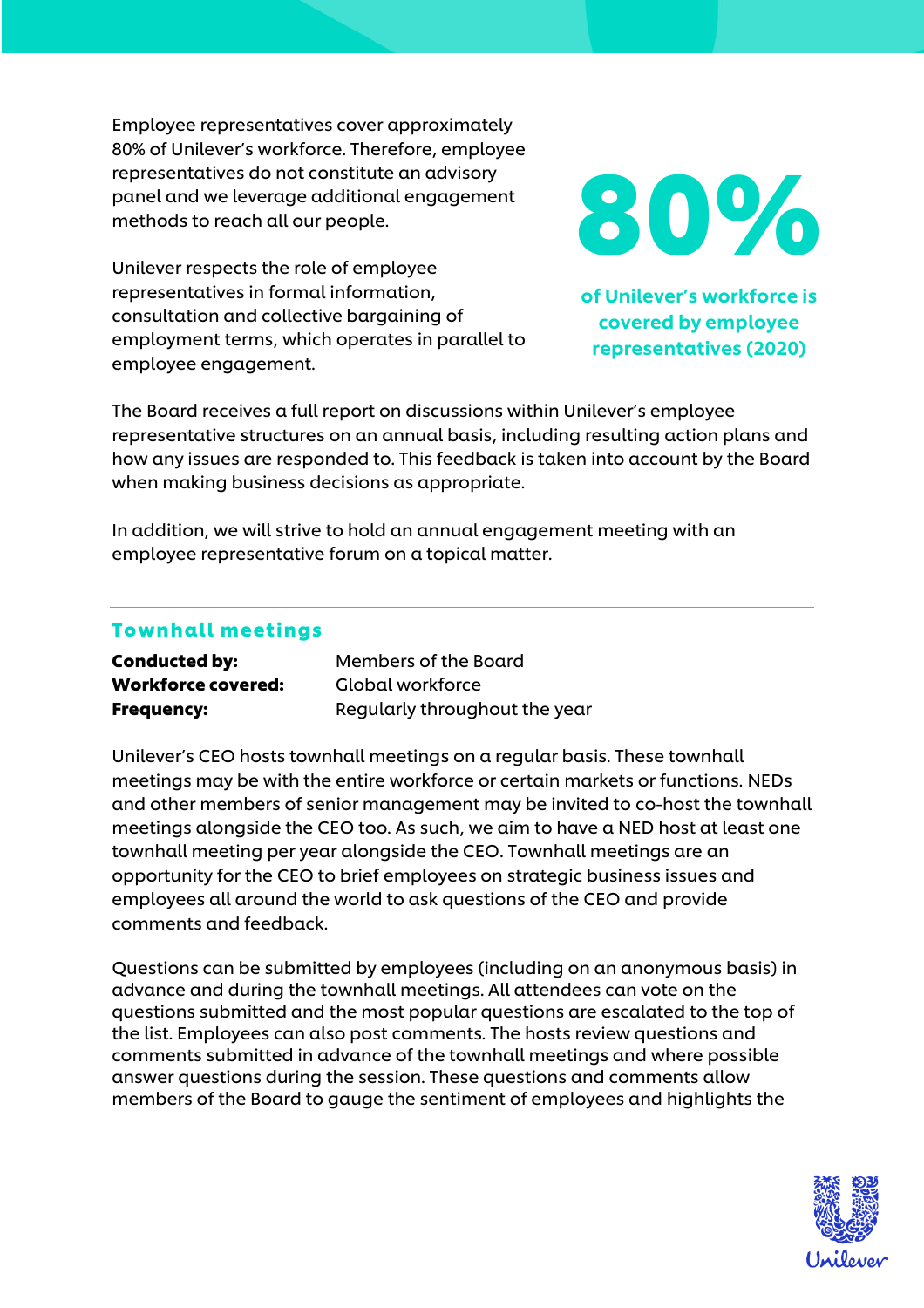issues of most importance to them, which can be factored into business decision making by the Board where appropriate.

Townhall meetings are usually recorded and made available for those who could not attend the call live.

### Site visits

| <b>Conducted by:</b>      | <b>NEDS</b>         |  |
|---------------------------|---------------------|--|
| <b>Workforce covered:</b> | Groups of employees |  |
| <b>Frequency:</b>         | Periodically        |  |

When travel permits NEDs may make optional visits to Unilever sites. During these site visits NEDs will take the opportunity to meet with our people and seek their feedback. This may be as a formal townhall meeting, a select group of employees working in a particular area/project, lunchtime meeting or meet and greet while walking around the site.

Feedback from site visits will be captured in minutes and shared with the rest of the Board at the next Board meeting and any resulting action noted in the Board minutes.

### Code of Business Principles

| <b>Conducted by:</b>      | <b>Business Integrity</b> |
|---------------------------|---------------------------|
| <b>Workforce covered:</b> | Global workforce          |
| <b>Frequency:</b>         | Annual                    |

Unilever has a [Code of Business Principles,](https://www.unilever.com/Images/code-of-business-principles-and-code-policies_tcm244-409220_en.pdf) which is the guidebook for putting our values into practice. The Code sets out a clear standard of conduct to ensure that Unilever always makes the right choice, providing a framework of simple "musts" and "must nots".

All employees are expected to comply with the Code and encouraged to speak up if they are concerned about a potential violation. Employees can raise any concerns online or via telephone anywhere in the world 24/7 (including anonymously). Such concerns will be investigated and any necessary action taken as a result.

Unilever regularly reviews speak up concerns and outcomes of investigations to identify any trends, employee feedback, areas of improvement and training needs etc, which are shared with the Board's Corporate Responsibility Committee.

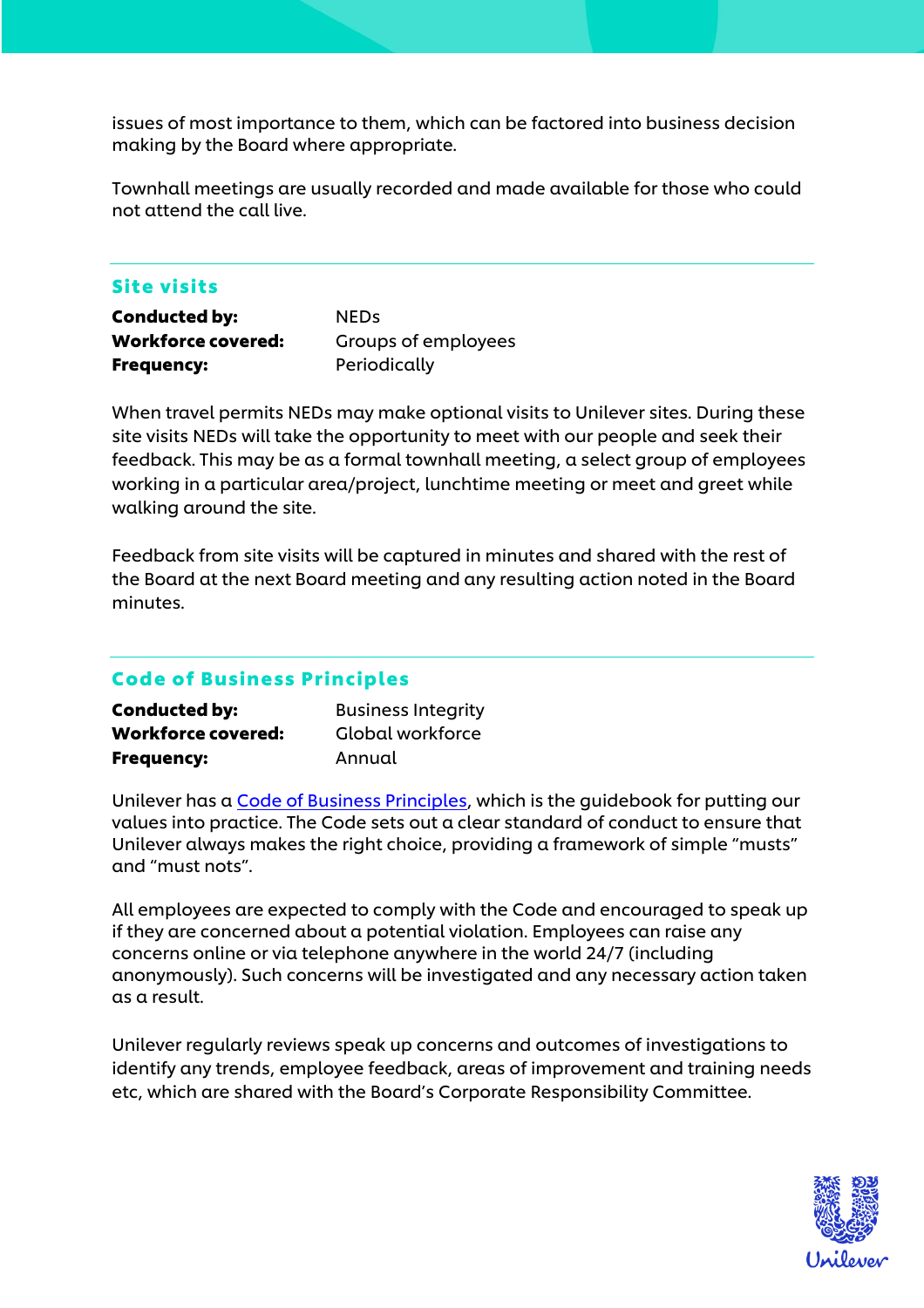Unilever will also publish highlights of the concerns raised and resulting actions in its Annual Report.

#### Surveys

| <b>Conducted by:</b> | HR    |
|----------------------|-------|
| Workforce covered:   | Globa |
| <b>Frequency:</b>    | Annuc |

l workforce al and monthly

Unilever operates two types of employee engagement surveys. An annual survey of all employees called UniVoice and a regular monthly survey targeted to a smaller group of employees called UniPulse.

### Surveys provide a valuable insight into the sentiment of our people that is supplemented by other engagement methods.

The surveys provide a snapshot of employee views and feedback on various topics that is collated into quantitative data. This data drives actions plans aimed at improving employee experience based on their feedback from the surveys.

The Board is given an opportunity to input questions into the annual UniVoice survey in order to gain insights from our people on particular topics.

The results of UniVoice, along with a question-by-question summary of the survey data, is provided to the Board on an annual basis. The Board receives a full report on the feedback and resulting action plans from UniVoice to assess results and how any issues are responded to, which can be factored into business decision making where appropriate.

Unilever will also publish highlights of the UniVoice survey results and action plans in its Annual Report.

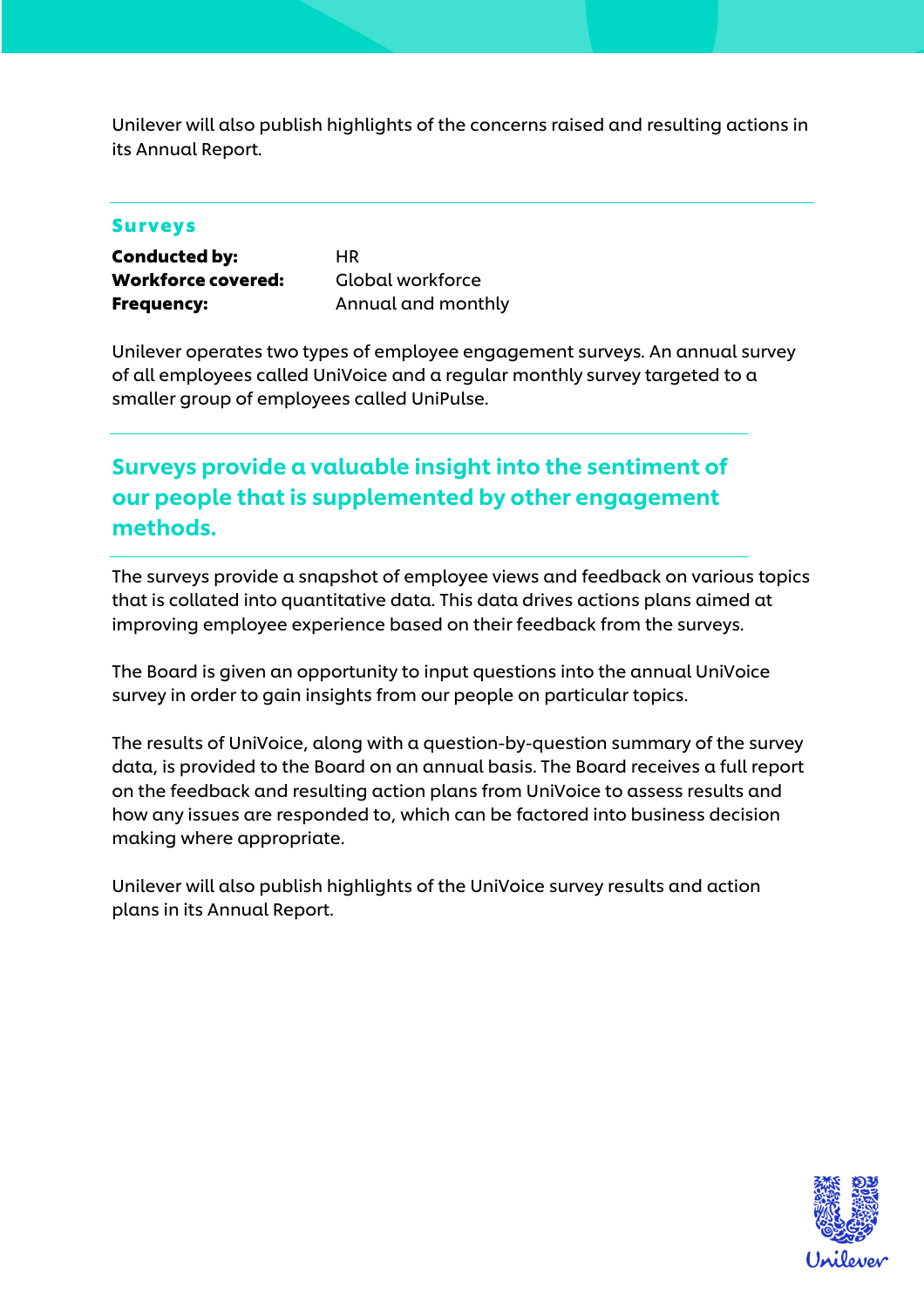## <span id="page-10-0"></span>Annex B: Report to the Board

| <b>Workforce engagement report</b>                                                                 |                                                 |
|----------------------------------------------------------------------------------------------------|-------------------------------------------------|
| <b>DATE</b>                                                                                        |                                                 |
| <b>LOCATION</b>                                                                                    |                                                 |
| <b>ACTIVITY</b>                                                                                    | [i.e. engagement session, site visit, townhall] |
|                                                                                                    | <b>ATTENDEES Non-Executive Directors:</b>       |
|                                                                                                    | <b>Workforce members:</b>                       |
|                                                                                                    | <b>Facilitator:</b>                             |
| <b>PURPOSE</b>                                                                                     | The objective of the session was to [summarise] |
| <b>DISCUSSION</b><br>& THEMES                                                                      |                                                 |
| <b>ACTIONS</b><br>(including<br>owner and<br>deadline)                                             |                                                 |
| <b>ANY</b><br><b>DECISION</b><br><b>OR INPUT</b><br><b>REQUIRED</b><br><b>FROM</b><br><b>BOARD</b> |                                                 |